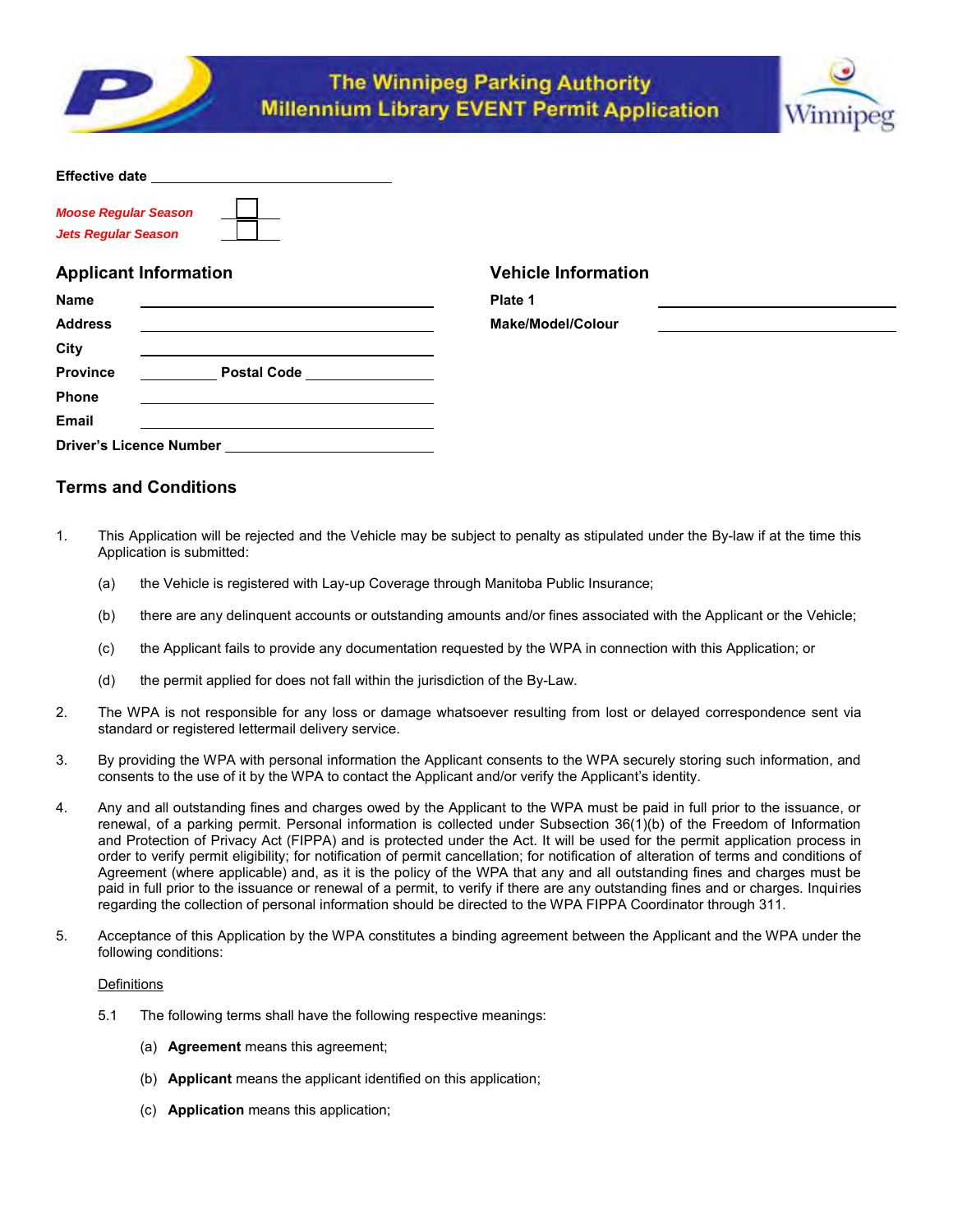- (d) **By-Law** means the Winnipeg Parking By-Law No. 86/2016, the Municipal By-Law Enforcement Act Enabling By-Law No. 59/2016, the Winter Parking Ban By-Law No. 76/2011, as applicable, and any replacement Bylaws, as the case may be;
- (e) **City** means the City of Winnipeg;
- (f) **Dash Card** means a permit displayed on the Vehicle's dashboard so as to be visible from the exterior of the Vehicle;
- (g) **Permit** means any parking permit issued pursuant to this Agreement;
- (h) **Transponder** means an access device used to gain entry to the parking facility;
- (i) **Vehicle** means the vehicle identified on the Application and any additional vehicle(s) linked with the Permit, where allowed by the permit type;
- (j) **Virtual Permit** means a Permit which is identified by the Vehicle's licence plate and which is not displayed within the Vehicle;
- (k) **WPA** means the City of Winnipeg Parking Authority.

## Applicant Obligations

- 5.2 The Applicant is responsible for compliance with the terms of the Agreement, and for the compliance by the Vehicle.
- 5.3 The Applicant shall park courteously and shall comply with all regulations, instructions, benefits and penalties, as may be applied by the City in accordance with its By-Laws, including but not limited to tagging and towing of the Vehicle.
- 5.4 The Applicant shall park in the above specified parking facility and in the above specified reserved parking stall (if assigned) in accordance with the terms of the Agreement.
- 5.5 The Applicant shall notify the WPA of any change of licence plate number, contact address, or vehicle registration by completing the Licence Plate Registration Form located on the WPA's website and submitting same to the WPA. Failure to do so constitutes a violation of this Agreement and the Vehicle may be subject to penalty pursuant to the By-Law, including but not limited to revocation of the Permit and tagging and/or towing of the Vehicle.
- 5.6 The Permit is non-transferable between individuals or vehicles and is valid for use by the Applicant and the Vehicle only. Additional vehicles may not be linked to the Permit except where permitted by permit type.

## Limitation of Liability

5.7 The City and the WPA shall not be liable for injury to or loss suffered by any persons using the parking facility or parking stall specified above, or for loss of or damage to vehicles and their contents. The City shall be free from any and all liability or claim arising due to any injury to employees of the City, third persons, or members of the public, or their property, caused by any act or omission of the Applicant and which is attributable to the Applicant's use of the specified parking facility and/or parking stall.

## **Termination**

- 5.8 The Applicant may terminate this Agreement by providing one full calendar months' written notice to the WPA by filling out the Permit Cancellation Form located on the WPA's website and delivering it to the WPA or submitting it by email to wpa-permits@winnipeg.ca or by fax to 204-986-5155. The Applicant shall provide any such notice to the WPA on or before the  $1<sup>st</sup>$  day of the month for cancellation to be effective the last day of that month. In the event that any such notice is provided to the WPA on the  $2^{nd}$  of the month or later, the notice period shall be deemed to begin on the 1<sup>st</sup> day of the following month and cancellation will be effective on the last day of the month following the notice period. In such an event, the Applicant shall be responsible for additional charges.
- 5.9 The WPA may terminate or alter the terms of this Agreement by providing one full calendar months' written notice of alteration or termination to the Applicant. Any such alteration or termination shall be at the sole discretion of the WPA.
- 5.10 The WPA may revoke, suspend, or cancel the Permit without notice at any time for any violation of the terms of this Agreement, for non-payment or returned payment, or for any illegal activities by the Applicant. In the event that the Permit is revoked, suspended, or cancelled by the WPA, the Applicant may be subject to penalty as stipulated under the By-Law, including but not limited to tagging and towing, and the Applicant may be unable to reapply for a new permit for the period set out in the By-Law.